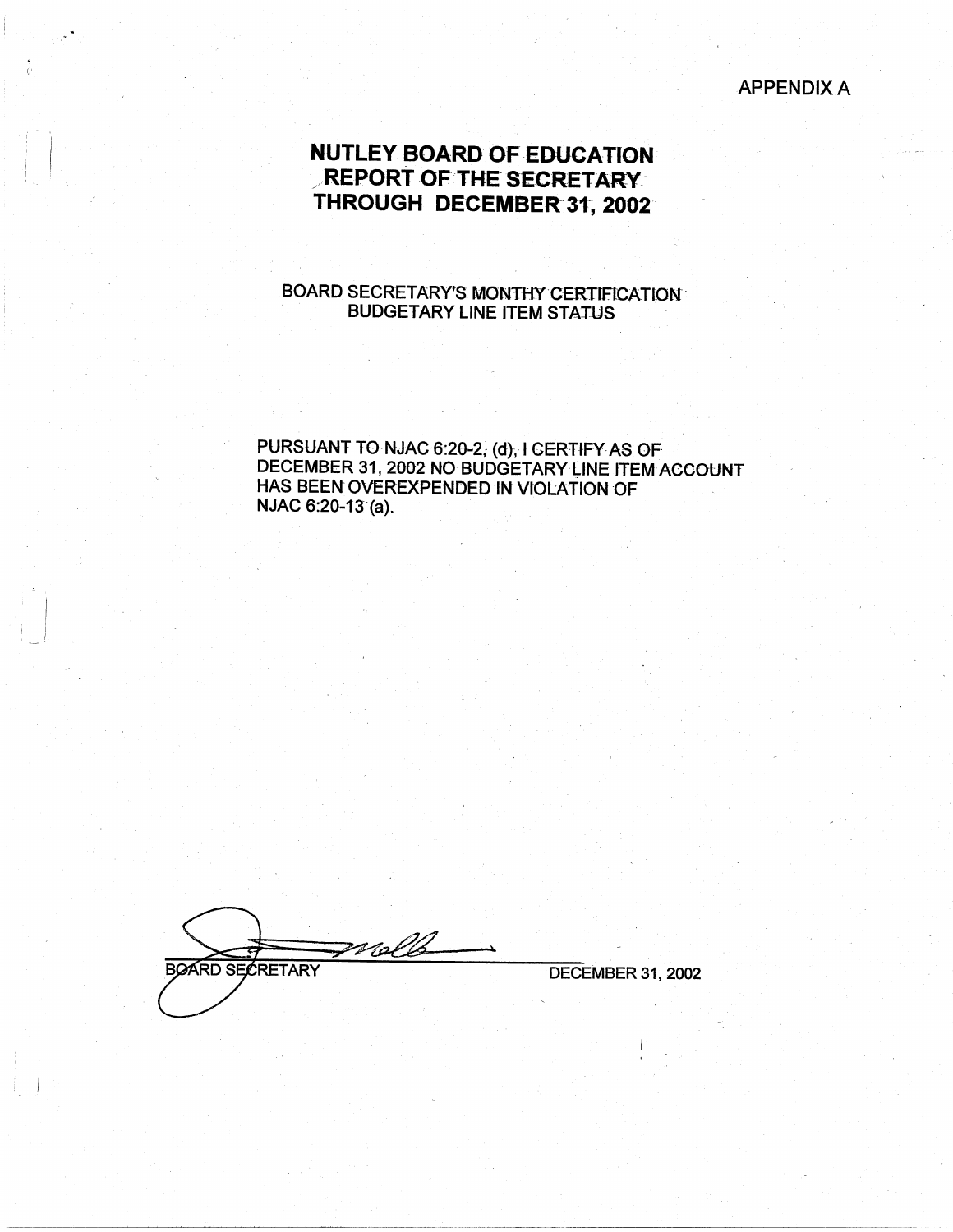. *(* 

| <b>Assets and Resources</b>                             |                   |                        |
|---------------------------------------------------------|-------------------|------------------------|
| Assets:                                                 |                   |                        |
| 101<br>Cash in bank                                     |                   | \$3,394,436.54         |
| $102 - 106$<br><b>Cash Equivalents</b>                  |                   | \$4,470.00             |
| 111:<br>Investments                                     |                   | \$0.00                 |
| 116<br>Capital Reserve Account                          |                   | \$0.00                 |
| 121<br>Tax levy Receivable                              |                   | \$19,325,719.30        |
|                                                         |                   |                        |
| <b>Accounts Receivable:</b>                             |                   |                        |
| 132<br>Interfund                                        | \$0.00            |                        |
| 141<br>Intergovernmental - State                        | \$3,331,267.20    |                        |
| 142<br>Intergovernmental - Federal                      | \$0.00            |                        |
| 143<br>Intergovernmental - Other                        | \$70,402.40       |                        |
| 153, 154<br>Other (net of estimated uncollectable of \$ | \$31,265.52       | \$3,432,935.12         |
| Loans Receivable:                                       |                   |                        |
| 131<br>Interfund                                        |                   |                        |
| 151, 152<br>Other (Net of estimated uncollectable of \$ | \$0.00            |                        |
| <b>Other Current Assets</b>                             | \$0.00            | \$0.00                 |
| <b>Resources:</b>                                       |                   | \$0.00                 |
|                                                         |                   |                        |
| 301<br><b>Estimated revenues</b>                        | \$38,670,022.00   |                        |
| 302<br>Less revenues                                    | (\$41,334,354.04) | (\$2,664,332.04)       |
| <b>Total assets and resources</b>                       |                   | <u>\$23,493,228.92</u> |
| <b>Liabilities and fund equity</b>                      |                   |                        |
| Liabilities:                                            |                   |                        |
|                                                         |                   |                        |
|                                                         |                   |                        |
| 411<br>Intergovernmental accounts payable - state       |                   | \$0.00                 |
| 421<br>Accounts payable                                 |                   | \$4,461.74             |
| 431<br>Contracts payable                                |                   | \$0.00                 |
| 451<br>Loans payable                                    |                   | \$0.00                 |
| 481<br>Deferred revenues                                |                   | \$0.00                 |
| Other current liabilites                                |                   | \$0.00                 |
| <b>Total liabilities</b>                                |                   |                        |
|                                                         |                   | \$4,461.74             |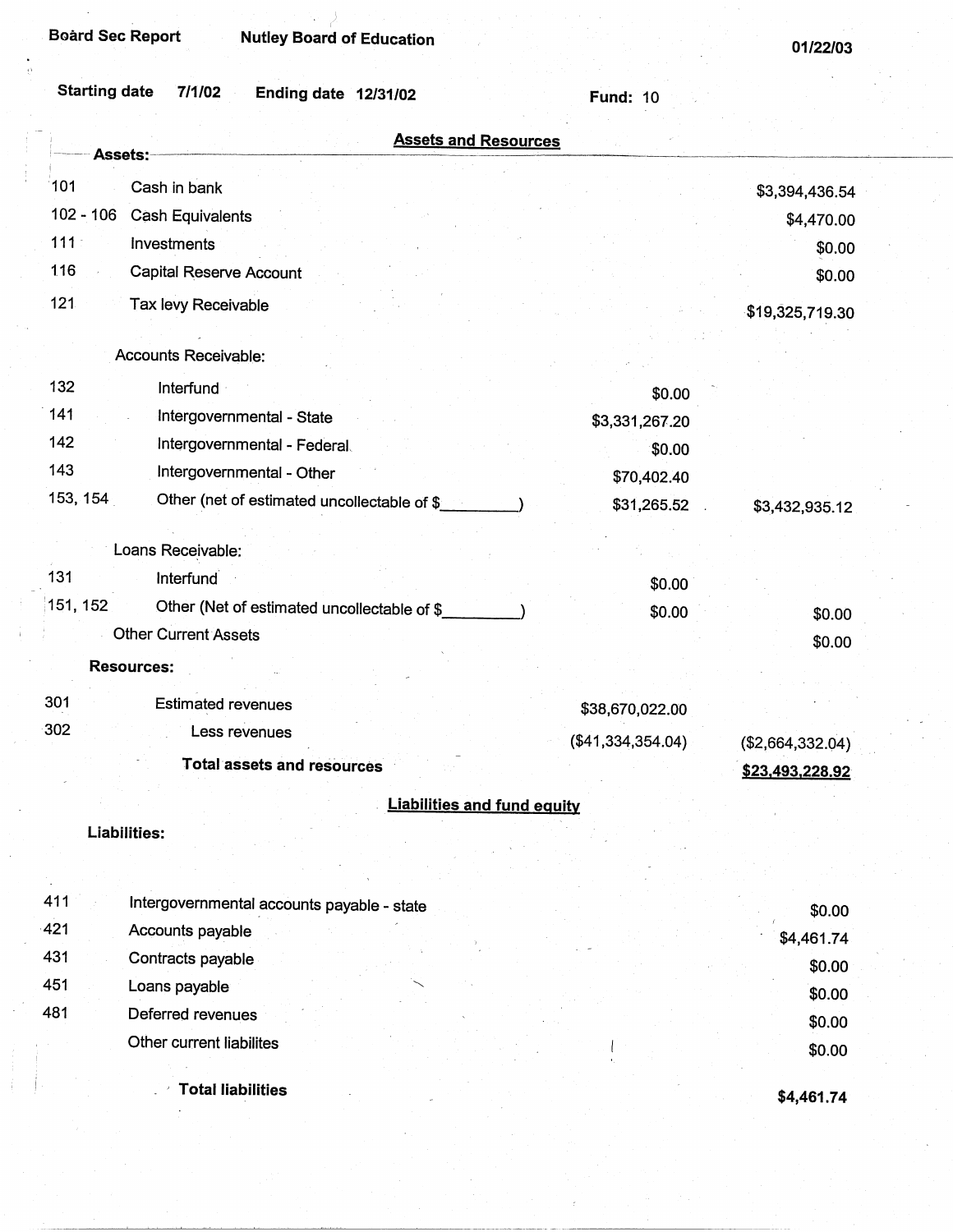| <b>Board Sec Report</b>               | <b>Nutley Board of Education</b>                                                   |                   |                   | 01/22/03        |
|---------------------------------------|------------------------------------------------------------------------------------|-------------------|-------------------|-----------------|
| <b>Starting date</b>                  | 7/1/02<br>Ending date 12/31/02                                                     |                   | <b>Fund: 10</b>   |                 |
|                                       |                                                                                    |                   |                   |                 |
| <b>Fund Balance:</b><br>Appropriated: |                                                                                    |                   |                   |                 |
| 753,754                               | Reserve for encumbrances                                                           |                   | \$19,749,791.13   |                 |
| 761                                   | Capital reserve account - July                                                     |                   | \$1,000.00        |                 |
| 604<br>307                            | Add: Increase in capital reserve<br>Less: Budgeted withdrawal from capital reserve |                   | \$0.00<br>\$0.00  | \$1,000.00      |
| 762                                   | Adult education programs                                                           |                   | \$0.00            |                 |
| 751,752,76x                           | Other reserves                                                                     |                   | \$0.00            |                 |
| 601                                   | Appropriations                                                                     | \$39,714,237.83   |                   |                 |
| 602                                   | Less: Expenditures<br>(\$17,184,335.93)                                            |                   |                   |                 |
|                                       | Encumbrances<br>(\$19,749,791.13)                                                  | (\$36,934,127.06) | \$2,780,110.77    |                 |
|                                       | <b>Total appropriated</b>                                                          |                   | \$22,530,901.90   |                 |
|                                       | Unappropriated:                                                                    |                   |                   |                 |
| 770                                   | Fund balance, July 1                                                               |                   | \$1,874,865.28    |                 |
| 303                                   | <b>Budgeted fund balance</b>                                                       |                   | (\$917,000.00)    |                 |
|                                       | <b>Total fund balance</b>                                                          |                   |                   | \$23,488,767.18 |
|                                       | <b>Total liabilites and fund equity</b>                                            |                   |                   | \$23,493,228.92 |
|                                       | <b>Recapitulation of Budgeted Fund Balance:</b>                                    |                   |                   |                 |
|                                       |                                                                                    | <b>Budgeted</b>   | <b>Actual</b>     | <b>Variance</b> |
| Appropriations                        |                                                                                    | \$39,714,237.83   | \$36,934,127.06   | \$2,780,110.77  |
| Revenues                              |                                                                                    | (\$38,670,022.00) | (\$41,334,354.04) | \$2,664,332.04  |
| Subtotal                              |                                                                                    | \$1,044,215.83    | (\$4,400,226.98)  | \$5,444,442.81  |

Change in capital reserve account: Plus - Increase in reserve Less - Withdrawal from reserve Subtotal

Less: Adjustment for prior year **Budgeted fund balance** 

 $($1,000.00)$ \$0.00  $$0.00$ \$1,044,215.83  $(\$4,401,226.98)$  $($127,215.83)$  $($127,215.83)$ \$917,000.00  $($4,528,442.81)$ 

12

\$1,000.00

\$5,445,442.81

\$5,445,442.81

\$0.00

Prepared and submitted by:

**Board Secretary**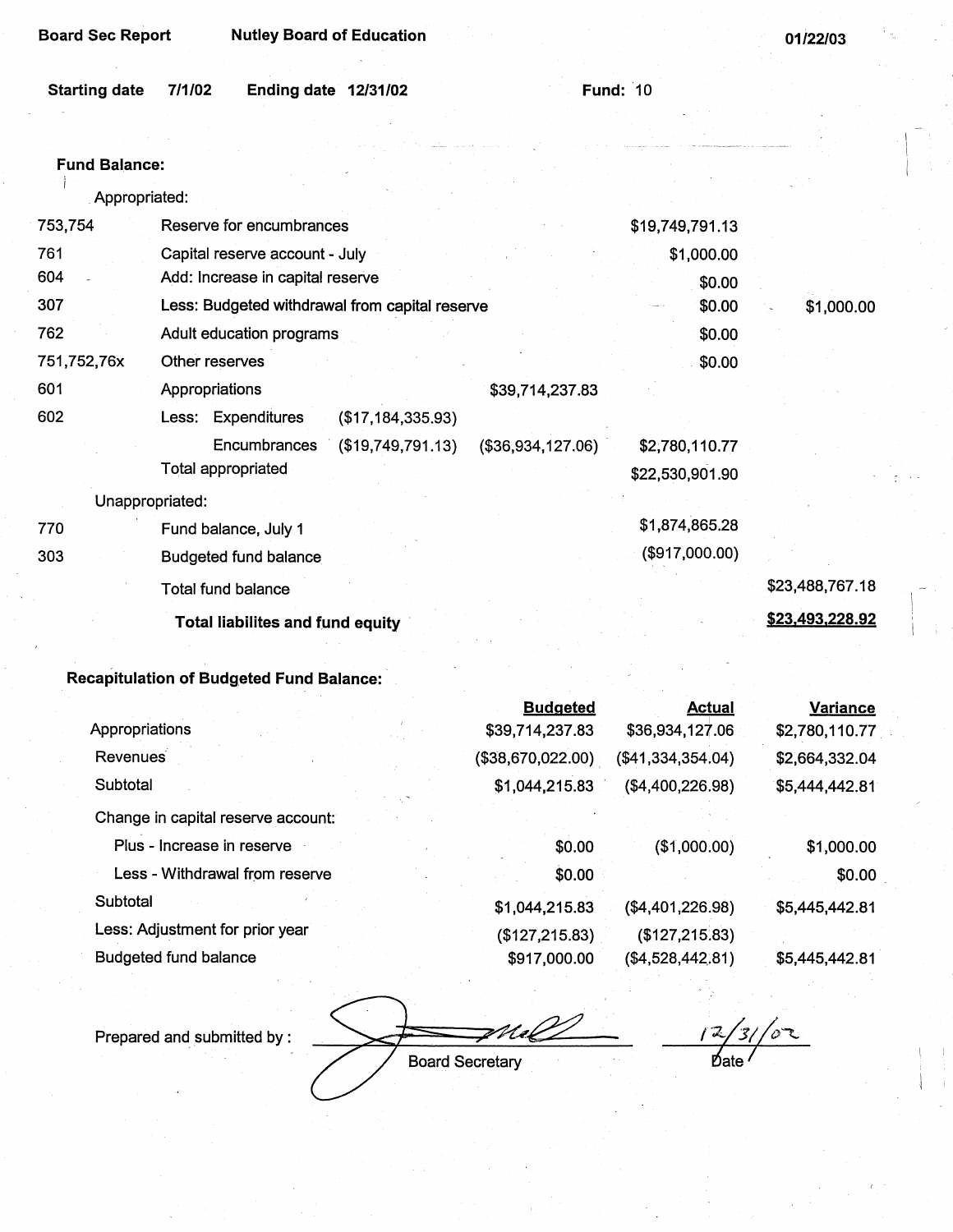**Board Sec Report Mutley Board of Education** 

**01/22/03** 

| <b>Starting date</b><br>7/1/02<br><b>Ending date 12/31/02</b>                                                                                              | <b>Fund: 20</b> |                                            |
|------------------------------------------------------------------------------------------------------------------------------------------------------------|-----------------|--------------------------------------------|
| <b>Assets and Resources</b><br>Assets:                                                                                                                     |                 |                                            |
| 101<br>Cash in bank<br>$102 - 106$<br><b>Cash Equivalents</b><br>111<br>Investments<br>116<br><b>Capital Reserve Account</b><br>121<br>Tax levy Receivable |                 | \$122,978.86<br>\$0.00<br>\$0.00<br>\$0.00 |
|                                                                                                                                                            |                 | \$0.00                                     |
| <b>Accounts Receivable:</b>                                                                                                                                |                 |                                            |
| 132<br>Interfund                                                                                                                                           | \$0.00          |                                            |
| 141<br>Intergovernmental - State                                                                                                                           | \$694.17        |                                            |
| 142<br>Intergovernmental - Federal                                                                                                                         | \$440.96        |                                            |
| 143<br>Intergovernmental - Other                                                                                                                           | \$1,099.72      |                                            |
| 153, 154<br>Other (net of estimated uncollectable of \$                                                                                                    | \$0.00          | \$2,234.85                                 |
| Loans Receivable:                                                                                                                                          |                 |                                            |
| 131<br>Interfund                                                                                                                                           | \$0.00          |                                            |
| 151, 152<br>Other (Net of estimated uncollectable of \$<br><b>Other Current Assets</b>                                                                     | \$0.00          | \$0.00<br>\$0.00                           |
| <b>Resources:</b>                                                                                                                                          |                 |                                            |
| 301<br><b>Estimated revenues</b>                                                                                                                           | \$1,218,172.00  |                                            |
| 302<br>Less revenues                                                                                                                                       | (\$479,904.10)  | \$738,267.90                               |
| <b>Total assets and resources</b>                                                                                                                          |                 | \$863,481.61                               |
| <b>Liabilities and fund equity</b>                                                                                                                         |                 |                                            |
| <b>Liabilities:</b>                                                                                                                                        |                 |                                            |
|                                                                                                                                                            |                 |                                            |
| 411<br>Intergovernmental accounts payable - state                                                                                                          |                 | \$28,961.45                                |
| 421<br>Accounts payable                                                                                                                                    |                 | \$0.00                                     |
| 431<br>Contracts payable                                                                                                                                   |                 | \$0.00                                     |
| 451<br>Loans payable                                                                                                                                       |                 | \$0.00                                     |
| 481<br>Deferred revenues                                                                                                                                   |                 | \$78,723.49                                |
| Other current liabilites                                                                                                                                   |                 | \$0.00                                     |
| <b>Total liabilities</b>                                                                                                                                   |                 | \$107,684.94                               |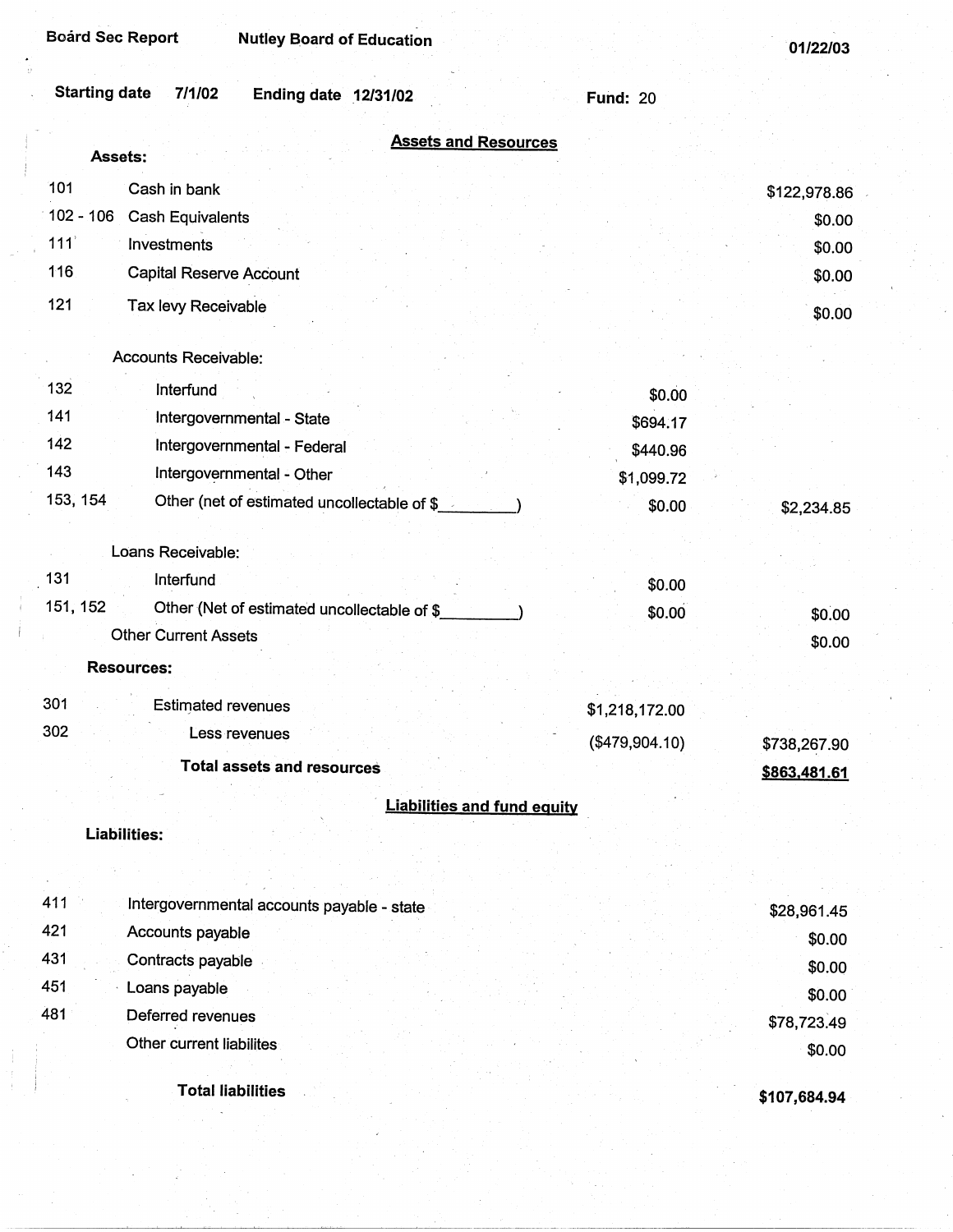| <b>Board Sec Report</b> | <b>Nutley Board of Education</b>                           |                   |                                | 01/22/03        |
|-------------------------|------------------------------------------------------------|-------------------|--------------------------------|-----------------|
| <b>Starting date</b>    | 7/1/02<br><b>Ending date 12/31/02</b>                      | Fund: $20$        |                                |                 |
| <b>Fund Balance:</b>    |                                                            |                   |                                |                 |
| Appropriated:           |                                                            |                   |                                |                 |
| 753,754                 | Reserve for encumbrances                                   |                   | \$75,309.70                    |                 |
| 761                     | Capital reserve account - July                             |                   | \$0.00                         |                 |
| 604                     | Add: Increase in capital reserve                           |                   | \$0.00                         |                 |
| 307                     | Less: Budgeted withdrawal from capital reserve             |                   | \$0.00                         | \$0.00          |
| 762                     | Adult education programs                                   |                   | \$0.00                         |                 |
| 751,752,76x             | Other reserves                                             |                   | \$0.00                         |                 |
| 601                     | Appropriations                                             | \$1,491,248.72    |                                |                 |
| 602                     | Less: Expenditures<br>(\$462,375.33)                       |                   |                                |                 |
|                         | Encumbrances<br>(\$75,309.70)<br><b>Total appropriated</b> | $($ \$537,685.03) | \$953,563.69<br>\$1,028,873.39 |                 |
|                         | Unappropriated:                                            |                   |                                |                 |
| 770                     | Fund balance, July 1                                       |                   | \$0.00                         |                 |
| 303                     | <b>Budgeted fund balance</b>                               |                   | $(\$273,076.72)$               |                 |
|                         | <b>Total fund balance</b>                                  |                   |                                | \$755,796.67    |
|                         | <b>Total liabilites and fund equity</b>                    |                   |                                | \$863,481.61    |
|                         | <b>Recapitulation of Budgeted Fund Balance:</b>            |                   |                                |                 |
|                         |                                                            | <b>Budgeted</b>   | <b>Actual</b>                  | <b>Variance</b> |
| Appropriations          |                                                            | \$1,491,248.72    | \$537,685.03                   | \$953,563.69    |
| Revenues                |                                                            | (\$1,218,172.00)  | (\$479,904.10)                 | (\$738,267.90)  |

Change in capital reserve account: Plus - Increase in reserve Less - Withdrawal from reserve **Subtotal** 

Less: Adjustment for prior year Budgeted fund balance

**Subtotal** 

 $\frac{12/31/02}{\sqrt{2}}$ 

Prepared and submitted by :

**Board Secretary** 

\$273,076.72

\$273,076.72

\$273,076.72

\$0.00 \$0.00

\$0.00

\$0.00

\$57,780.93

\$57,780.93

\$0.00 \$57,780.93

\$0.00 \$215,295.79

\$215,295.79

' \$0.00

\$215,295.79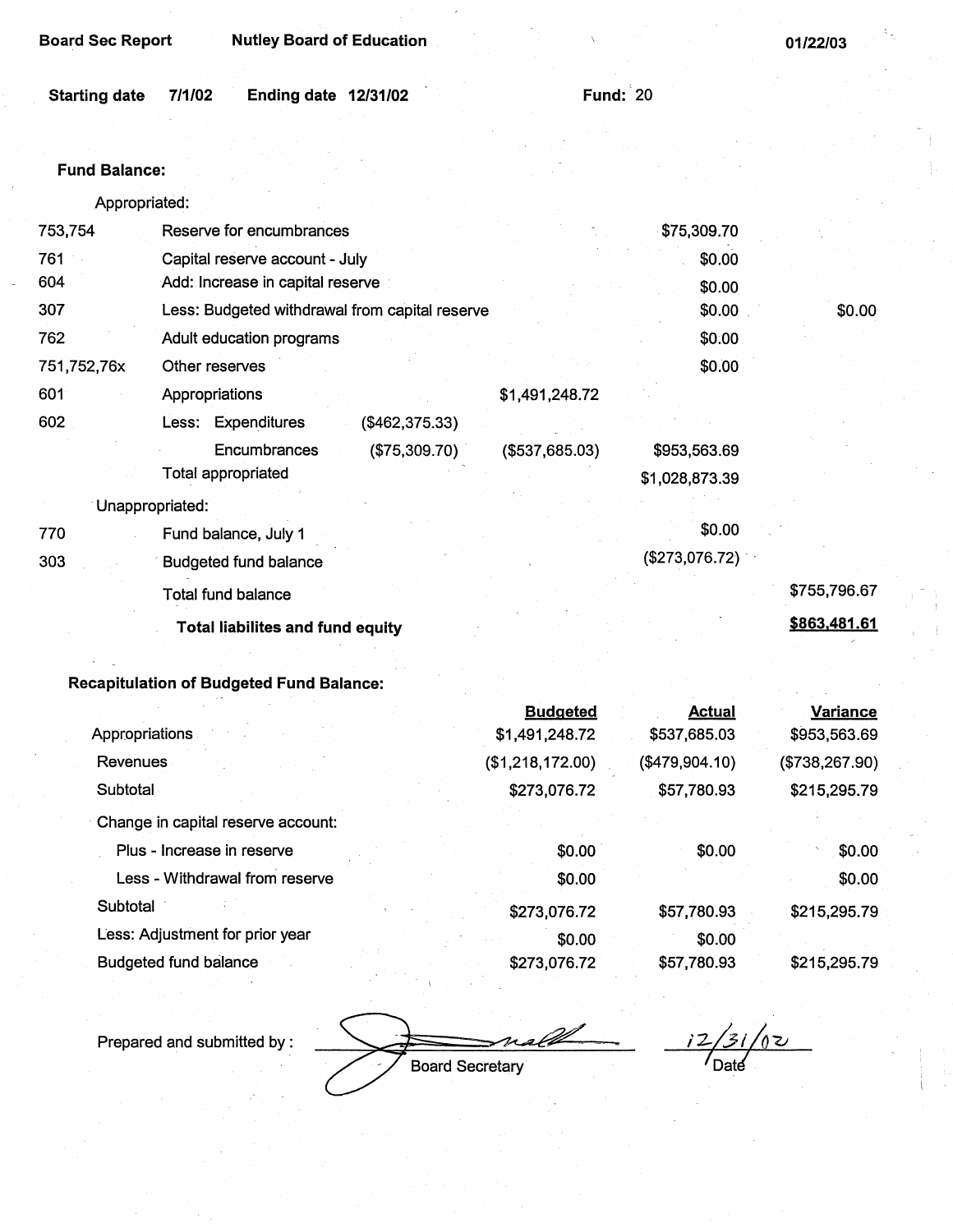| <b>Board Sec Report</b>                                                          | <b>Nutley Board of Education</b>             |                  | 01/22/03         |
|----------------------------------------------------------------------------------|----------------------------------------------|------------------|------------------|
| <b>Starting date</b><br>7/1/02                                                   | Ending date 12/31/02                         | <b>Fund: 40</b>  |                  |
|                                                                                  | <b>Assets and Resources</b>                  |                  |                  |
| <b>Assets:</b>                                                                   |                                              |                  |                  |
| 101<br>Cash in bank                                                              |                                              |                  | \$15,817.88      |
| $102 - 106$<br>Cash Equivalents                                                  |                                              |                  | \$0.00           |
| 111<br>Investments                                                               |                                              |                  | \$0.00           |
| <b>Capital Reserve Account</b><br>116                                            |                                              |                  | \$0.00           |
| 121<br>Tax levy Receivable                                                       |                                              |                  | \$0.00           |
| <b>Accounts Receivable:</b>                                                      |                                              |                  |                  |
| 132<br>Interfund                                                                 |                                              | \$0.00           |                  |
| 141                                                                              | Intergovernmental - State                    | \$0.00           |                  |
| 142                                                                              | Intergovernmental - Federal                  | \$0.00           |                  |
| 143                                                                              | Intergovernmental - Other                    | \$0.00           |                  |
| 153, 154                                                                         | Other (net of estimated uncollectable of \$_ | \$0.00           | \$0.00           |
| Loans Receivable:<br>Interfund<br>131<br>151, 152<br><b>Other Current Assets</b> | Other (Net of estimated uncollectable of \$  | \$0.00<br>\$0.00 | \$0.00<br>\$0.00 |
| <b>Resources:</b>                                                                |                                              |                  |                  |
| 301<br><b>Estimated revenues</b>                                                 |                                              | \$153,341.00     |                  |
| 302                                                                              | Less revenues                                | (\$151, 641.00)  | \$1,700.00       |
|                                                                                  | <b>Total assets and resources</b>            |                  | \$17,517.88      |
|                                                                                  |                                              |                  |                  |
|                                                                                  | <b>Liabilities and fund equity</b>           |                  |                  |
| <b>Liabilities:</b>                                                              |                                              |                  |                  |
|                                                                                  |                                              |                  |                  |
| 411                                                                              | Intergovernmental accounts payable - state   |                  | \$0.00           |
| 421<br>Accounts payable                                                          |                                              |                  | \$0.00           |
| 431<br>Contracts payable                                                         |                                              |                  | \$0.00           |
| 451<br>Loans payable                                                             |                                              |                  | \$0.00           |
| 481<br>Deferred revenues                                                         |                                              |                  | \$0.00           |
| Other current liabilites                                                         |                                              |                  | \$0.00           |
|                                                                                  |                                              |                  |                  |

-~---~ -------~----- ---~---~~~~

**Total liabilities** 

**\$0.00**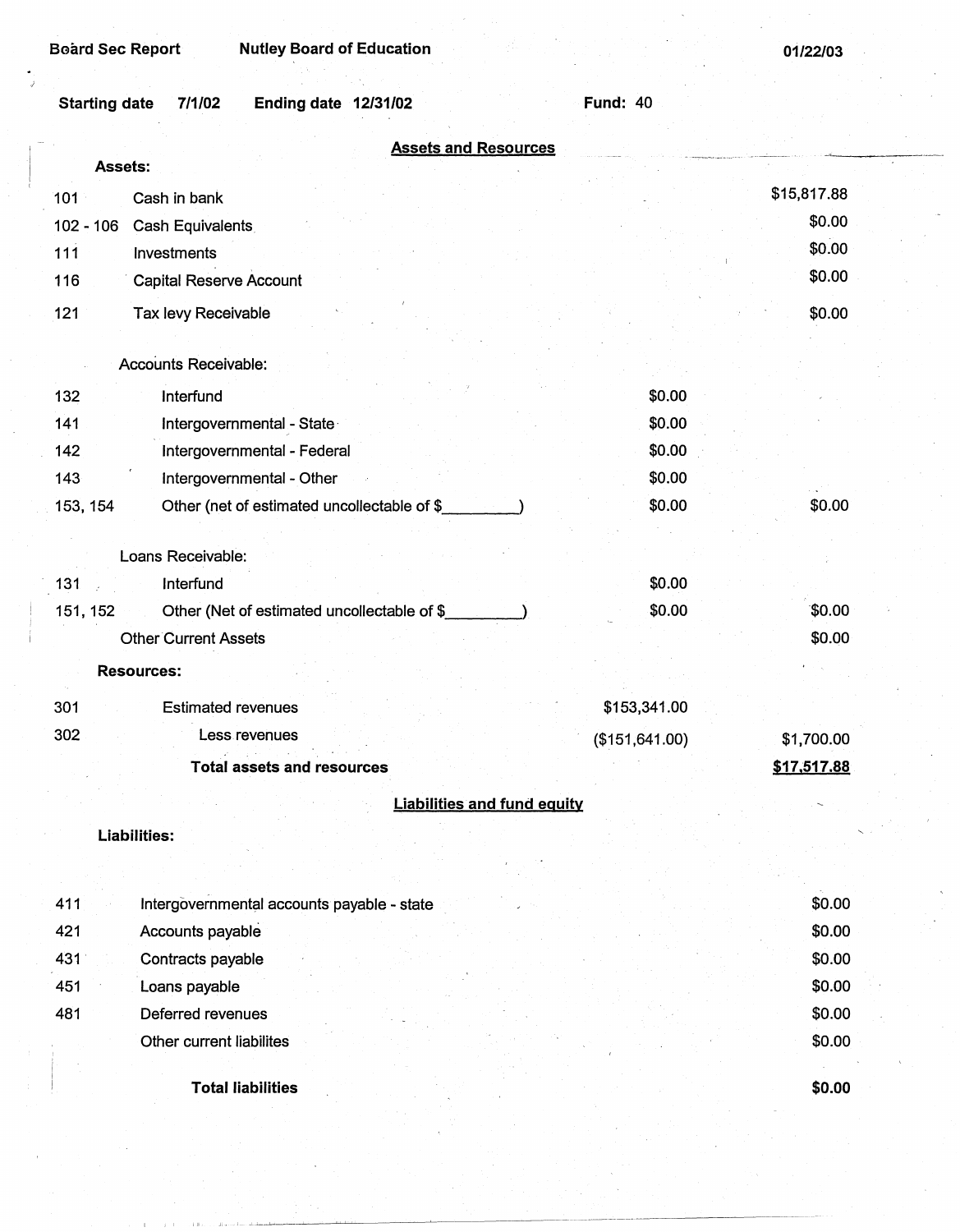| <b>Board Sec Report</b> | <b>Nutley Board of Education</b>               |                |                 |             | 01/22/03    |
|-------------------------|------------------------------------------------|----------------|-----------------|-------------|-------------|
| <b>Starting date</b>    | 7/1/02<br>Ending date 12/31/02                 |                | <b>Fund: 40</b> |             |             |
| <b>Fund Balance:</b>    |                                                |                |                 |             |             |
| Appropriated:           |                                                |                |                 |             |             |
| 753,754                 | Reserve for encumbrances                       |                |                 | \$17,517.50 |             |
| 761                     | Capital reserve account - July                 |                |                 | \$0.00      |             |
| 604                     | Add: Increase in capital reserve               |                |                 | \$0.00      |             |
| 307                     | Less: Budgeted withdrawal from capital reserve |                |                 | \$0.00      | \$0.00      |
| 762                     | Adult education programs                       |                |                 | \$0.00      |             |
| 751,752,76x             | Other reserves                                 |                |                 | \$0.00      |             |
| 601                     | Appropriations                                 |                | \$153,341.25    |             |             |
| 602                     | Less: Expenditures                             | (\$135,823.75) |                 |             |             |
|                         | Encumbrances                                   | (\$17,517.50)  | (\$153,341.25)  | \$0.00      |             |
|                         | <b>Total appropriated</b>                      |                |                 | \$17,517.50 |             |
| Unappropriated:         |                                                |                |                 |             |             |
| 770                     | Fund balance, July 1                           |                |                 | \$0.63      |             |
| 303                     | <b>Budgeted fund balance</b>                   |                |                 | (\$0.25)    |             |
|                         | Total fund balance                             |                |                 |             | \$17,517.88 |
|                         | <b>Total liabilites and fund equity</b>        |                |                 |             | \$17,517.88 |

### **Recapitulation of Budgeted** Fund **Balance:**

|                                    | <b>Budgeted</b> | <b>Actual</b>   | Variance     |
|------------------------------------|-----------------|-----------------|--------------|
| Appropriations                     | \$153,341.25    | \$153,341.25    | \$0.00       |
| Revenues                           | (\$153,341.00)  | (\$151, 641.00) | (\$1,700.00) |
| Subtotal                           | \$0.25          | \$1,700.25      | (\$1,700.00) |
| Change in capital reserve account: |                 |                 |              |
| Plus - Increase in reserve         | \$0.00          | \$0.00          | \$0.00       |
| Less - Withdrawal from reserve     | \$0.00          |                 | \$0.00       |
| Subtotal                           | \$0.25          | \$1,700.25      | (\$1,700.00) |
| Less: Adjustment for prior year    | \$0.00          | \$0.00          |              |
| <b>Budgeted fund balance</b>       | \$0.25          | \$1,700.25      | (\$1,700.00) |

Prepared and submitted by :

2 lor Board Secretary

 $\frac{12/31/82}{2}$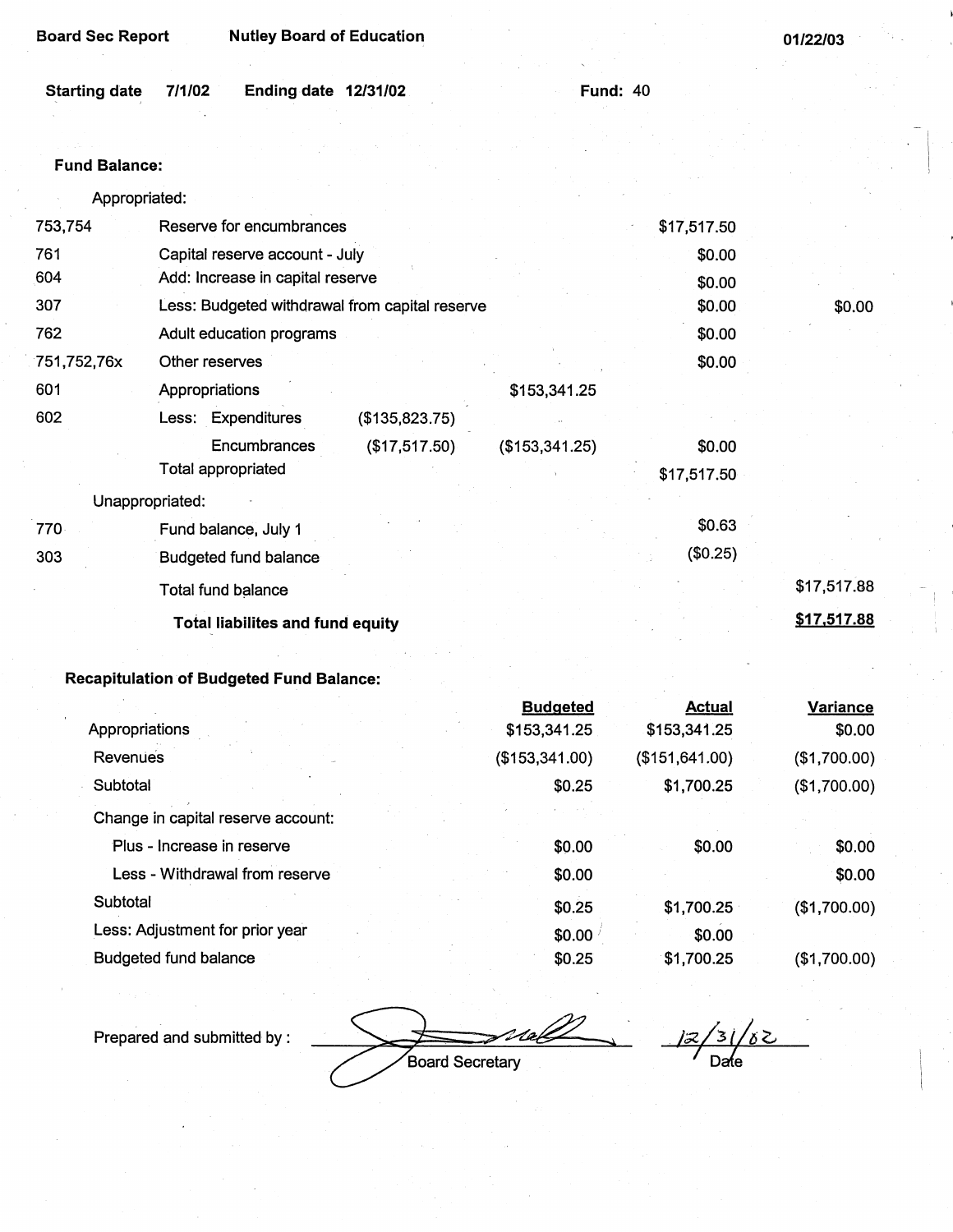| <b>Nutley Board of Education</b><br><b>Board Sec Report</b>  |                 | 01/22/03       |
|--------------------------------------------------------------|-----------------|----------------|
| 7/1/02<br>Ending date 12/31/02<br><b>Starting date</b>       | <b>Fund: 50</b> |                |
| <b>Assets and Resources</b><br><b>Assets:</b>                |                 |                |
|                                                              |                 | \$60,807.01    |
| 101<br>Cash in bank                                          |                 | \$0.00         |
| $102 - 106$<br><b>Cash Equivalents</b><br>111<br>Investments |                 | \$0.00         |
| 116<br><b>Capital Reserve Account</b>                        |                 | \$0.00         |
|                                                              |                 |                |
| 121<br>Tax levy Receivable                                   |                 | \$0.00         |
| <b>Accounts Receivable:</b>                                  |                 |                |
| 132<br>Interfund                                             | \$0.00          |                |
| 141<br>Intergovernmental - State                             | \$0.00          |                |
| 142<br>Intergovernmental - Federal                           | \$0.00          |                |
| 143<br>Intergovernmental - Other                             | \$0.00          |                |
| Other (net of estimated uncollectable of \$<br>153, 154      | \$0.00          | \$0.00         |
|                                                              |                 |                |
| Loans Receivable:                                            |                 |                |
| 131<br>Interfund                                             | \$0.00          |                |
| Other (Net of estimated uncollectable of \$<br>151, 152      | \$0.00          | \$0.00         |
| <b>Other Current Assets</b>                                  |                 | \$56,135.37    |
| <b>Resources:</b>                                            |                 |                |
| 301<br><b>Estimated revenues</b>                             | \$0.00          |                |
| 302<br>Less revenues                                         | (\$352,770.46)  | (\$352,770.46) |
| <b>Total assets and resources</b>                            |                 | (\$235,828.08) |

## **Liabilities and fund equity**

#### **Liabilities:**

| 411 | Intergovernmental accounts payable - state |  | \$0.00      |
|-----|--------------------------------------------|--|-------------|
| 421 | Accounts payable                           |  | \$0.00      |
| 431 | Contracts payable                          |  | \$0.00      |
| 451 | Loans payable                              |  | \$0.00      |
| 481 | Deferred revenues                          |  | \$4,646.80  |
|     | Other current liabilites                   |  | \$63,810.74 |
|     |                                            |  |             |
|     | <b>Total liabilities</b>                   |  | \$68,457.54 |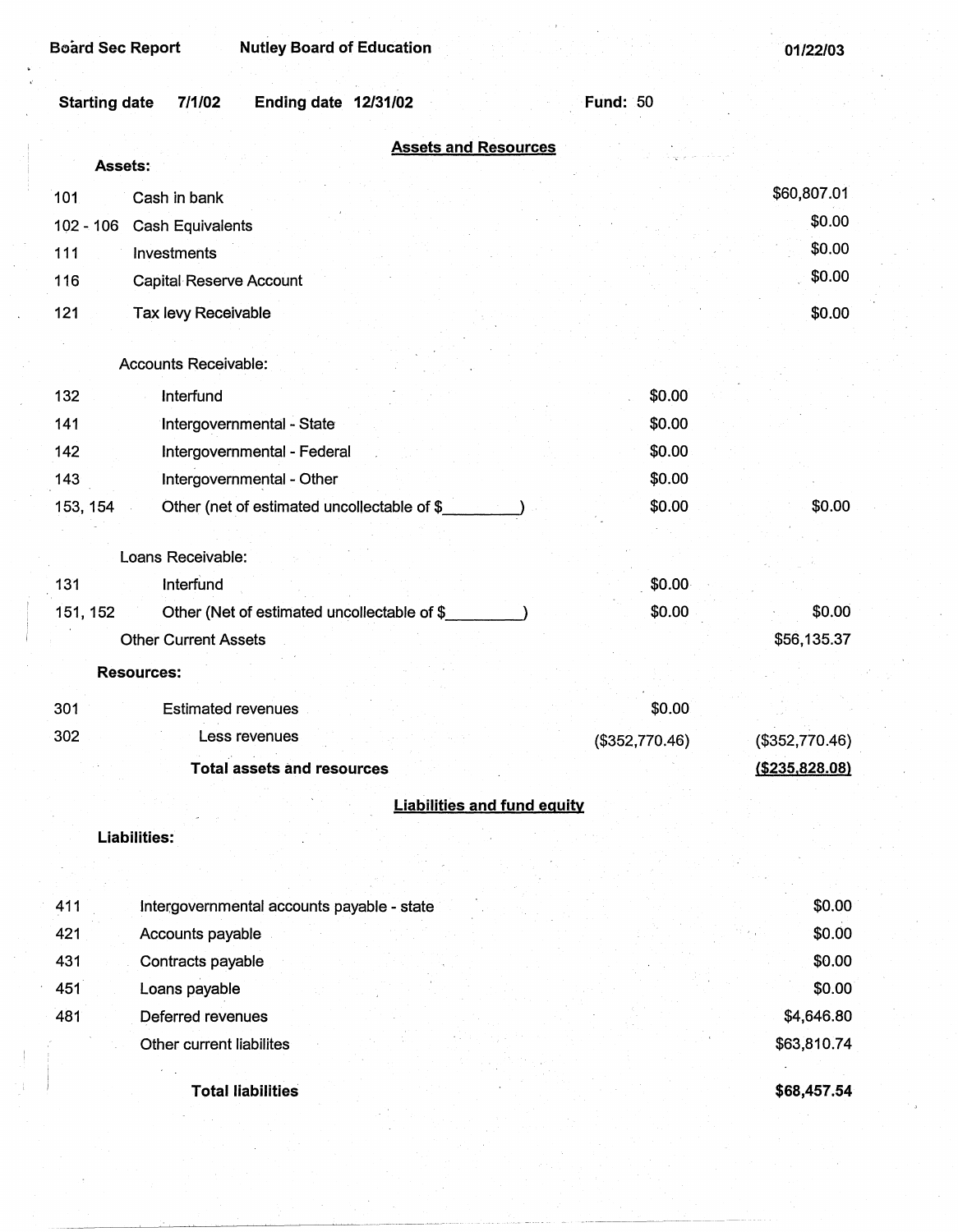| <b>Board Sec Report</b> |        | <b>Nutley Board of Education</b> |                 | 01/22/03 |  |
|-------------------------|--------|----------------------------------|-----------------|----------|--|
|                         |        |                                  |                 |          |  |
| <b>Starting date</b>    | 7/1/02 | Ending date 12/31/02             | <b>Fund: 50</b> |          |  |

#### Fund **Balance:**

| Appropriated: |                                                |                 |                 |                |                  |
|---------------|------------------------------------------------|-----------------|-----------------|----------------|------------------|
| 753,754       | Reserve for encumbrances                       |                 |                 | \$241,993.67   |                  |
| 761           | - Capital reserve account - July               |                 |                 | \$0.00         |                  |
| 604           | Add: Increase in capital reserve               |                 |                 | \$0.00         |                  |
| 307           | Less: Budgeted withdrawal from capital reserve |                 |                 | \$0.00         | \$0.00           |
| 762           | Adult education programs                       |                 |                 | \$0.00         |                  |
| 751,752,76x   | Other reserves                                 |                 |                 | \$0.00         |                  |
| 601           | Appropriations                                 |                 | \$795,587.00    |                |                  |
| 602           | Less: Expenditures                             | (\$304, 285.62) |                 |                |                  |
|               | Encumbrances                                   | (\$241,993.67)  | (\$546, 279.29) | \$249,307.71   |                  |
|               | Total appropriated                             |                 |                 | \$491,301.38   |                  |
|               | Unappropriated:                                |                 |                 |                |                  |
| 770           | Fund balance, July 1                           |                 |                 | \$0.00         |                  |
| 303           | <b>Budgeted fund balance</b>                   |                 |                 | (\$795,587.00) |                  |
|               | <b>Total fund balance</b>                      |                 |                 |                | (\$304, 285.62)  |
|               | <b>Total liabilites and fund equity</b>        |                 |                 |                | ( \$235, 828.08) |
|               |                                                |                 |                 |                |                  |

### **Recapitulation Qf Budgeted Fund Balance:**

|                                    | <b>Budgeted</b> | <b>Actual</b>  | <b>Variance</b> |
|------------------------------------|-----------------|----------------|-----------------|
| Appropriations                     | \$795,587.00    | \$546,279.29   | \$249,307.71    |
| Revenues                           | \$0.00          | (\$352,770.46) | \$352,770.46    |
| Subtotal                           | \$795,587.00    | \$193,508.83   | \$602,078.17    |
| Change in capital reserve account: |                 |                |                 |
| Plus - Increase in reserve         | \$0.00          | \$0.00         | \$0.00          |
| Less - Withdrawal from reserve     | \$0.00          |                | \$0.00          |
| Subtotal                           | \$795,587.00    | \$193,508.83   | \$602,078.17    |
| Less: Adjustment for prior year    | \$0.00          | \$0.00         |                 |
| <b>Budgeted fund balance</b>       | \$795,587.00    | \$193,508.83   | \$602,078.17    |

Prepared and submitted by :  $\frac{12/31/62}{\sqrt{31/62}}$ Board Secretary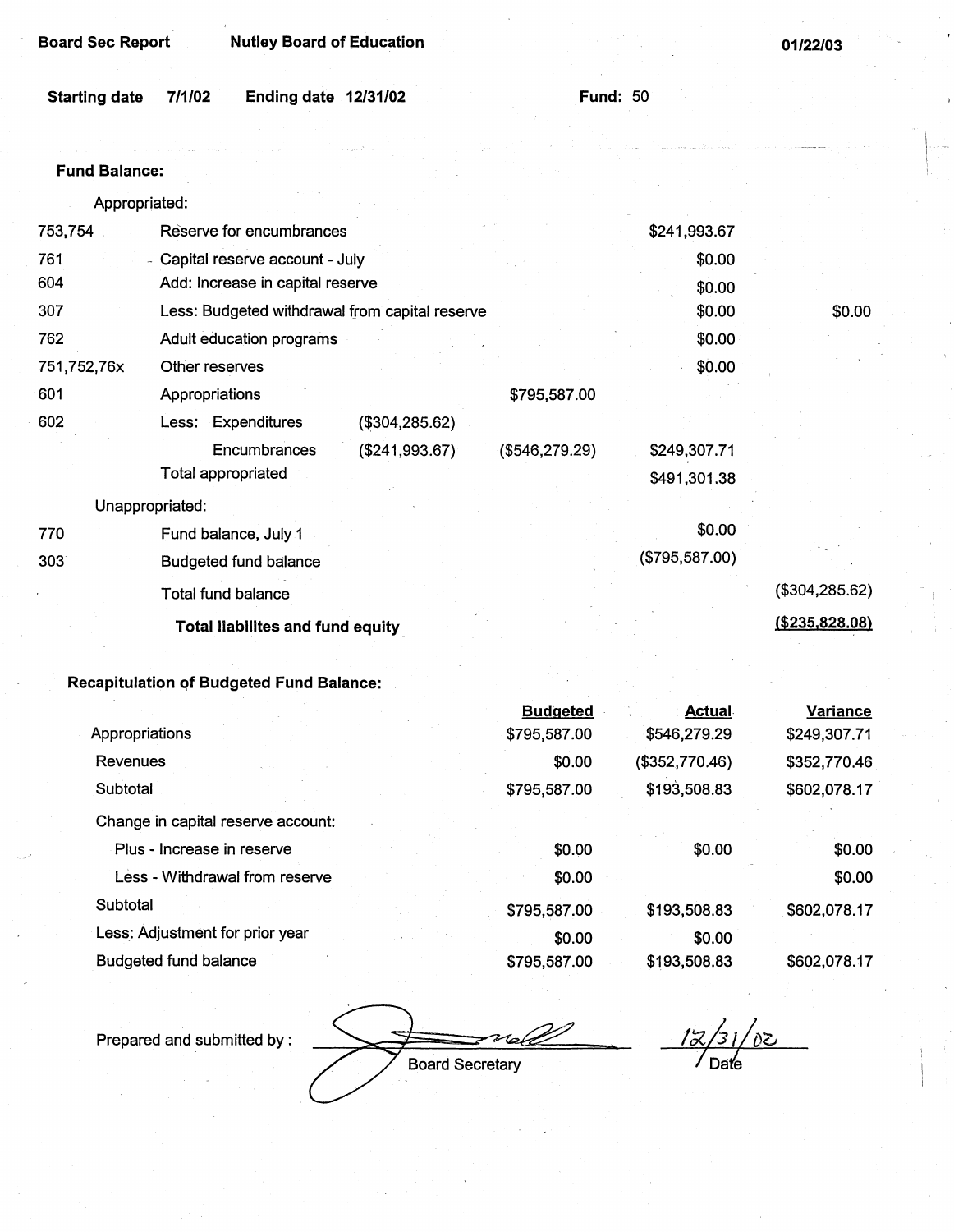**01/22/03** 

| <b>Starting date</b><br>7/1/02<br><b>Ending date 12/31/02</b>                                                                                                                                                                                                | <b>Fund: 55</b>            |                                                                             |
|--------------------------------------------------------------------------------------------------------------------------------------------------------------------------------------------------------------------------------------------------------------|----------------------------|-----------------------------------------------------------------------------|
| <b>Assets and Resources</b>                                                                                                                                                                                                                                  |                            |                                                                             |
| Assets:<br>101<br>Cash in bank<br>$102 - 106$<br><b>Cash Equivalents</b><br>111<br><b>Investments</b><br>116<br><b>Capital Reserve Account</b><br>121<br>Tax levy Receivable<br>Accounts Receivable:<br>132<br>Interfund<br>141<br>Intergovernmental - State | \$0.00<br>\$0.00           | \$73,945.08<br>\$0.00<br>\$0.00<br>\$0.00<br>\$0.00                         |
| 142<br>Intergovernmental - Federal<br>143<br>Intergovernmental - Other<br>153, 154<br>Other (net of estimated uncollectable of \$                                                                                                                            | \$0.00<br>\$0.00<br>\$0.00 | \$0.00                                                                      |
| Loans Receivable:<br>131<br>Interfund<br>151, 152<br>Other (Net of estimated uncollectable of \$<br><b>Other Current Assets</b><br><b>Resources:</b>                                                                                                         | \$0.00<br>\$0.00           | \$0.00<br>\$0.00                                                            |
| 301<br><b>Estimated revenues</b><br>302<br>Less revenues<br>Total assets and resources                                                                                                                                                                       | \$0.00<br>(\$189,092.27)   | (\$189,092.27)<br>(\$115,147.19)                                            |
| <b>Liabilities and fund equity</b><br>Liabilities:                                                                                                                                                                                                           |                            |                                                                             |
| 411<br>Intergovernmental accounts payable - state<br>421<br>Accounts payable<br>431<br>Contracts payable<br>451<br>Loans payable<br>481<br>Deferred revenues<br>Other current liabilites                                                                     |                            | \$0.00<br>\$0.00 <sub>1</sub><br>\$0.00<br>\$0.00<br>\$0.00<br>\$103,184.36 |
| <b>Total liabilities</b>                                                                                                                                                                                                                                     |                            | \$103,184.36                                                                |